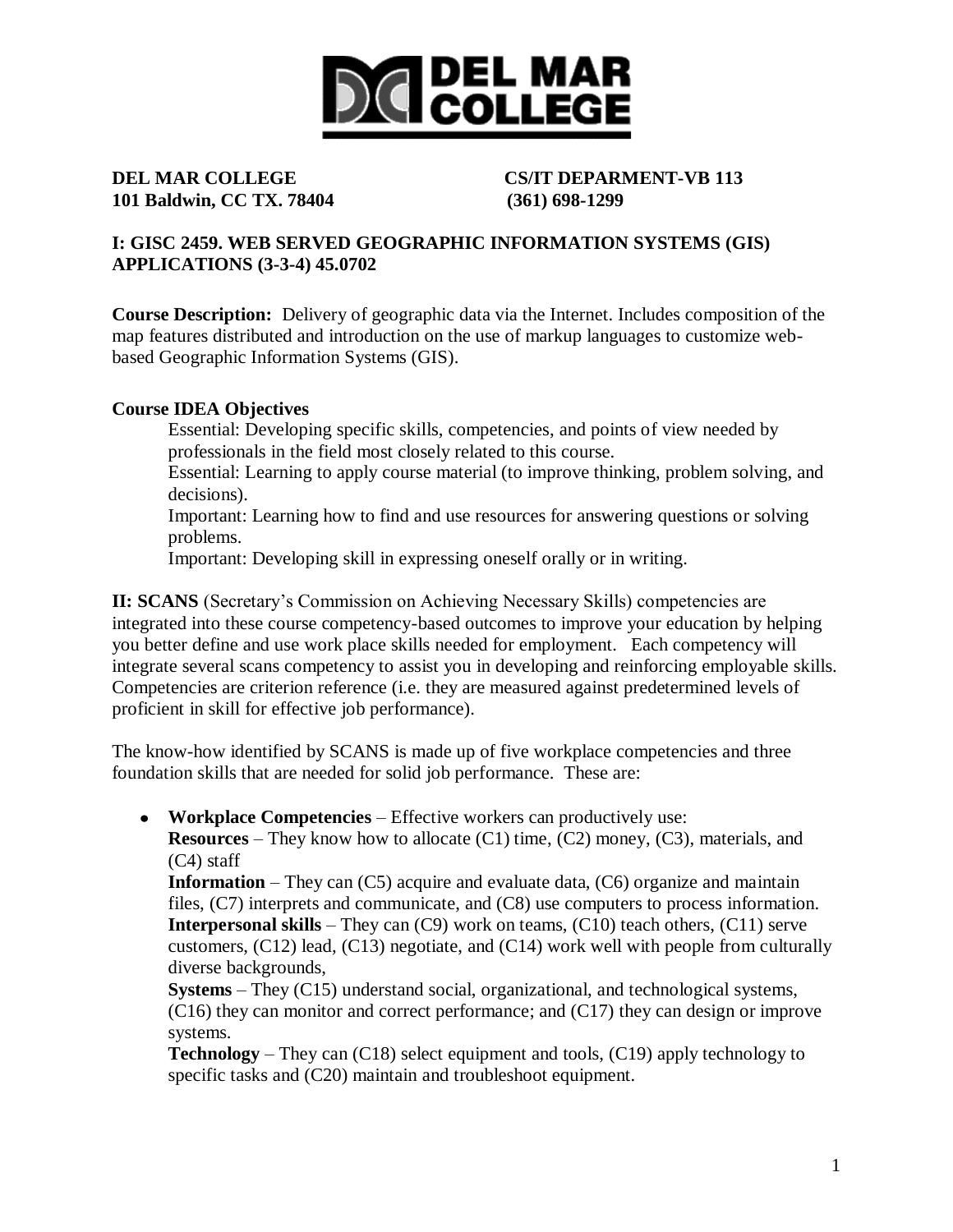**Foundation skills** – Competent workers in the high-performance workplace need: **Basic Skills** –  $(F1)$  reading,  $(F2)$  writing,  $(F3)$  arithmetic and  $(f4)$  mathematics,  $(f5)$ listening and (F6) speaking. **Thinking skills** –  $(F7)$  to think creatively,  $(F8)$  to make decisions,  $(F9)$  to solve problems, (F10) to visualize, (F11) the ability to learn, and (F12) to reason. **Personal Qualities** – (F13) individual responsibility, (F14) self-esteem, (F15) sociability, (F16) self-management, and (F17) integrity.

# **III: Learning Outcomes / Job Skills**

The student will be able to analyze problems, visualize solutions to problems, design and modify programs logic to create workable computer programs. Analyze user requirements and capabilities; use geographic markup languages to customize geographic websites; demonstrate generalization of data for efficient distribution; and create functional websites.

### **– Through class interaction reading materials and individual and group study, and laboratory assignments the student will be able to:**

- A. Understand the use of spatial data in GIS systems
- B. Understand types of spatial data
- C. Explain coordinate systems and their implementation
- D. Demonstrate understanding of data management
- E. Understand data sources and availability
- F. Develop systematic approach to geo-referenced database creation
- G. Explain the integration of GPS data into a GIS geo-referenced database
- H. Develop proper reporting and presentation of interpreted data
- I. Explain the uses of demographic information
- J. Understand Federal or State standards as regarding spatial data
- K. Understand the basis of numerical modeling of data
- L. Understand and explain constraints and limitations of modeled data
- M. Develop procedures and schedules for data maintenance.
- N. Maintain data QA/QC through update operations: (add/delete/change)
- O. Perform data layer updates and update metadata (imagery/themes).
- P. Preprocess geographic data (generalize, subset).
- Q. Perform quality control and assurance.
- R. Interpret data results.
- S. Create maps, analysis report, tables, charts and map templates
- T. Create customized software application solution.
- U. Create help files and support documentation.
- V. Establish data custodianship and distribute and assign database permissions according to organizational policies.
- W. Organize file structure (e.g. create directories, perform data and directory housekeeping)
- X. Perform data maintenance through archival functions.
- Y. Resolve user technical problems
- Z. Install and maintain software including service packs
- AA.Assist in writing technical guides for GIS applications and provide technical training for end-users.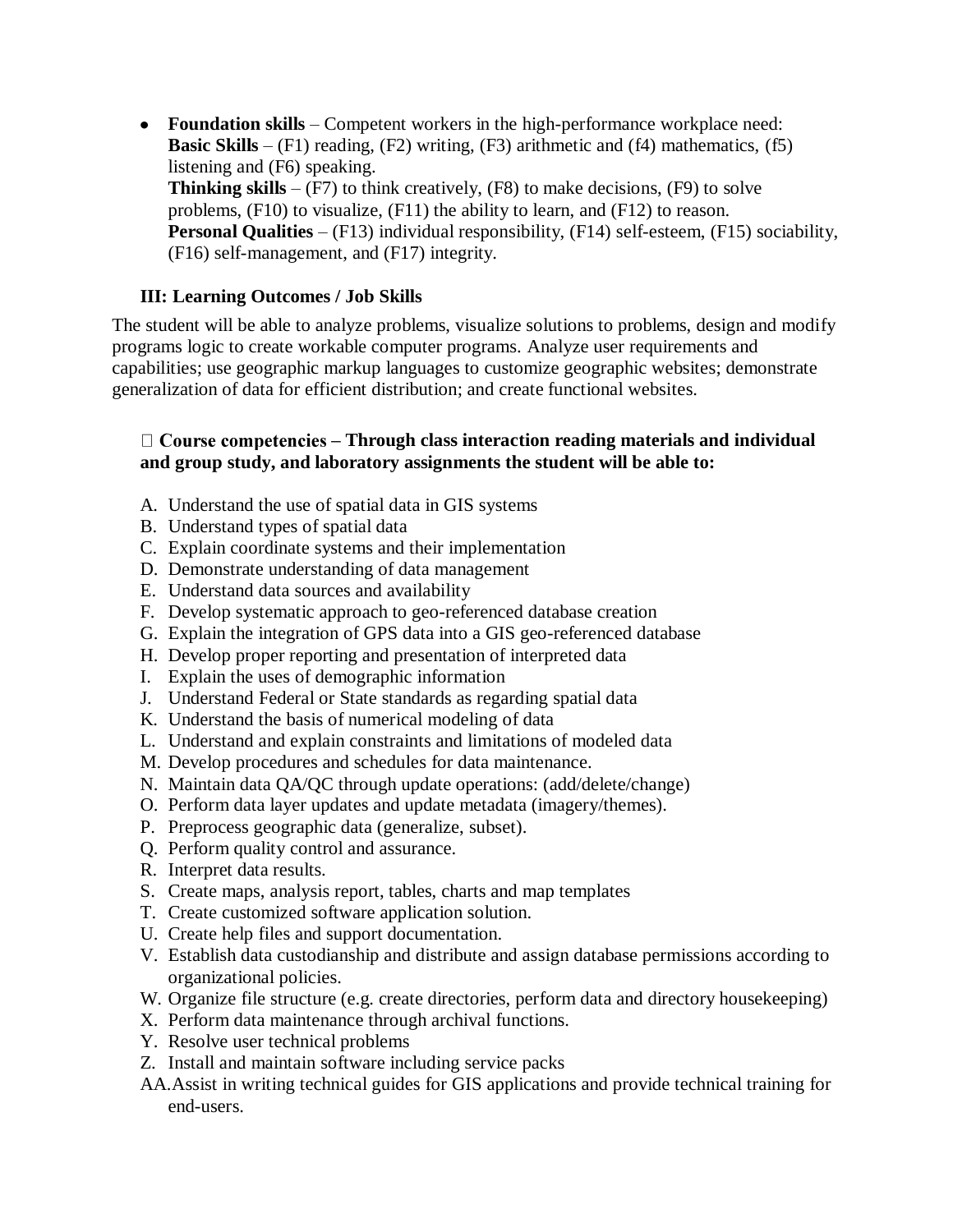- BB.Create formal and informal communications using email, phone, listservs and written reports.
- CC.Prepare and maintain contracts. Maintain equipment and office supplies.
- DD.Provide internship supervision for students and new workers.
- EE.Participate in GIS awareness events such as presentations, conferences and user groups.
- FF. Provide internship supervision for students and new workers.
- GG.Continue professional education through credit and/or noncredit courses, technical training and informal education, such as online courses.

# **– To facilitate mastery of above listed competency. The instructor will be responsible for:**

- 1 Gaining the students attention
- 2 Informing student of objectives
- 3 Stimulate recall of prior knowledge
- 4 Presenting new material
- 5 Providing guided practice
- 6 Eliciting performance
- 7 Providing feedback
- 8 Assessing performance
- 9 Enhancing retention and transfer of knowledge

### □ **Student assignments – To demonstrate mastery of the competency listed above, the student will be responsible for:**

- 1 Completing and achieving a passing grade on unit tests and examinations.
- 2 Attending class, attention to lectures, and completing required reading and on-line materials.
- 3 Completing and submitting assigned projects and homework by due dates.
- 4 Class and group laboratory participation to demonstrate mastery of GIS database use, working with spatial data, use of GPS unit, and integration of GPS data to GIS georeference database.
- 5 Completing and achieving a passing grade in a comprehensive final examination.

 **Additions to Course Goals (Learning Outcomes (LOs) based on Key Activities (KAs) under Critical Work Functions (CWF) in the Geographic Information System (GIS) Technician Skill Standards identified by the GIS Advisory Board with cooperation from Del Mar College. The skill standards (AEKS Matrix) were recognized May 22, 2007, by the Texas Skill Standards Board (TSSB).** 

- **1.** Develop (and document with metadata ) database(s) including: defining geometry, attributes, relationships, topology rules, feature behaviors such as types and domains, incorporating data schema models. KA1.2
- **2.** Develop procedures and schedules for data maintenance. KA3.1
- **3.** Maintain data QA/QC through update operations: (add/delete/change) KA3.2
- **4.** Perform data layer updates and update metadata (imagery/themes). KA3.3
- **5.** Preprocess geographic data (generalize, subset). KA4.3
- **6.** Perform quality control and assurance. KA4.6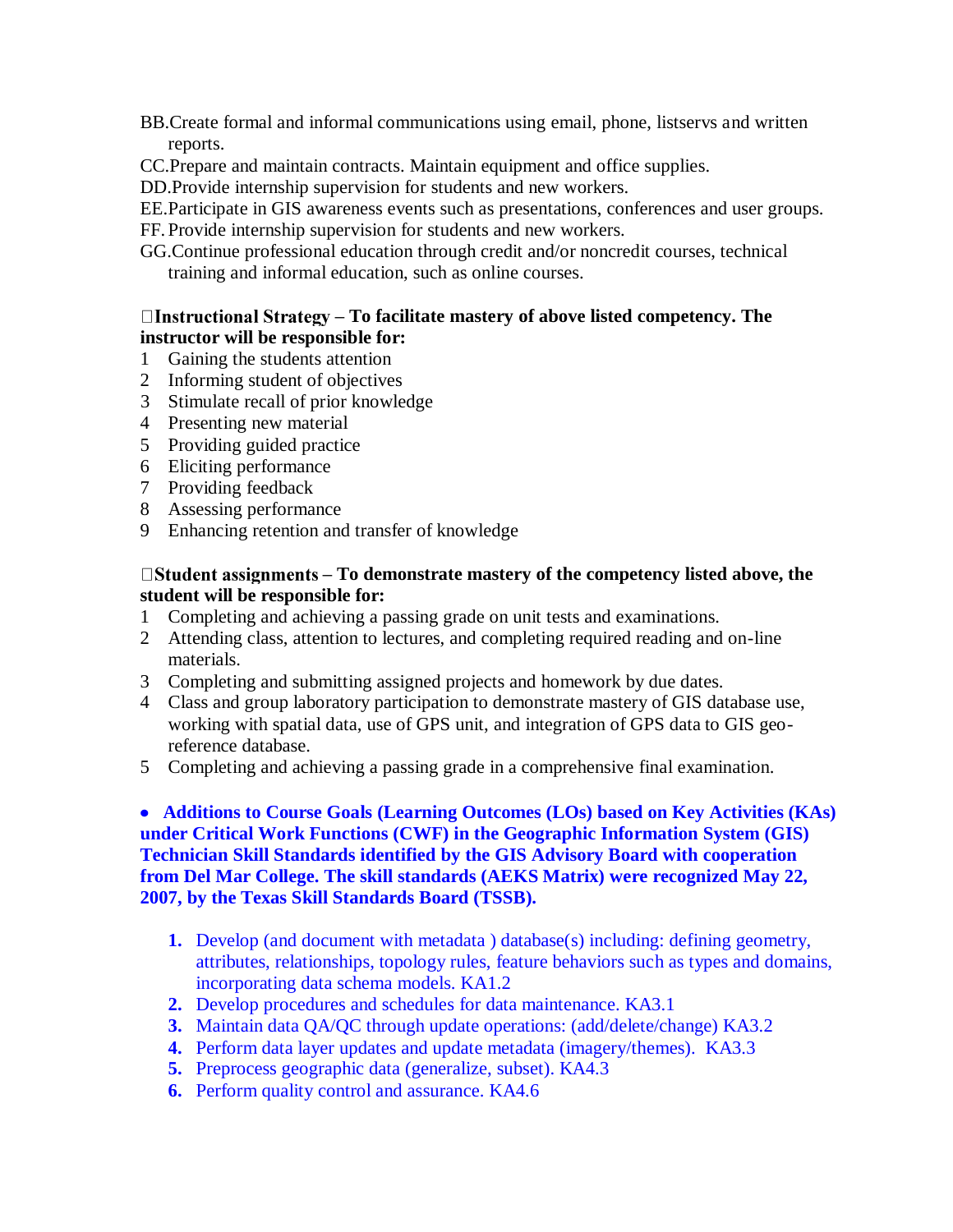- **7.** Interpret data results. KA4.7
- **8.** Create customized software application solution. KA6.2
- **9.** Create map templates. KA6.3
- **10.** Create help files and support documentation. KA6.5
- **11.** Establish data custodianship and distribute and assign database permissions according to organizational policies. KA7.1
- **12.** Organize file structure (e.g. create directories, perform data and directory housekeeping) KA7.2
- **13.** Perform data maintenance through archival functions. KA7.3
- **14.** Resolve user technical problems KA8.1
- **15.** Install and maintain software including service packs. KA 8.2
- **16.** Assist in writing technical guides for GIS applications. KA8.3
- **17.** Provide technical training for end-users. KA8.4
- **18.** Create formal and informal communications using email, phone, listservs and written reports. KA9.1
- **19.** Prepare and maintain contracts. Maintain equipment and office supplies. KA9.3
- **20.** Provide internship supervision for students and new workers. KA9.4
- **21.** Participate in GIS awareness events such as presentations, conferences and user groups. KA9.5
- **22.** Participate in professional conferences using both oral and written communications. KA10.1
- **23.** Continue professional education through credit and/or noncredit courses, technical training and informal education, such as online courses. KA10.2

#### **IV: Relations of Learning Objectives to SCANS Competencies** □ Competency-based Outcomes with Workplace Proficiency Levels

|                | Resources      |                |                |                | Information    |                |                |                | <b>Interpersonal Skills</b> |                |    |             |              |              |                    | Systems        |                |                | Technology     |                |  |
|----------------|----------------|----------------|----------------|----------------|----------------|----------------|----------------|----------------|-----------------------------|----------------|----|-------------|--------------|--------------|--------------------|----------------|----------------|----------------|----------------|----------------|--|
|                | $\mathcal{C}$  | C              | C              | $\mathsf{C}$   | $\mathsf{C}$   | С              | $\mathsf{C}$   | $\mathsf C$    | $\mathsf{C}$                | $\mathsf C$    | C  | $\mathbf C$ | $\mathsf{C}$ | $\mathsf{C}$ | $\overline{\rm C}$ | C              | $\mathsf{C}$   | C              | $\overline{C}$ |                |  |
|                | 1              | 2              | 3              | 4              | 5              | 6              | $\overline{7}$ | 8              | 9                           | 10             | 11 | 12          | 13           | 14           | 15                 | 16             | 17             | 18             | 19             | 20             |  |
| A              |                |                |                |                | 3              | 3              |                | 3              |                             |                |    |             |              |              | $\overline{2}$     |                | $\overline{2}$ |                |                |                |  |
| B              |                |                |                |                | 4              | 4              |                | 3              |                             |                |    |             |              |              | 3                  |                | 3              |                |                |                |  |
| $\mathcal{C}$  |                |                |                |                | 3              | 3              |                | 3              |                             |                |    |             |              |              | 3                  |                | 3              |                |                |                |  |
| D              | $\overline{2}$ |                | $\overline{2}$ | $\overline{2}$ | 4              | 4              |                | 4              |                             | $\overline{2}$ |    |             |              |              | 4                  |                |                |                | $\overline{2}$ |                |  |
| E              | $\overline{2}$ |                | $\overline{2}$ | $\overline{2}$ | 4              | 4              | $\overline{2}$ | 4              | 3                           | 3              |    |             |              |              |                    |                |                |                |                |                |  |
| $\overline{F}$ | $\overline{2}$ | $\overline{2}$ | $\overline{2}$ | $\overline{2}$ | $\overline{2}$ | $\overline{2}$ | $\overline{2}$ | $\overline{2}$ | $\overline{2}$              | $\overline{2}$ |    |             |              |              | 3                  | 3              | $\overline{2}$ | 3              | 3              | $\overline{2}$ |  |
| G              | 3              | 3              | 3              | 3              | 4              | 4              | $\overline{2}$ | 3              | 3                           | 3              |    |             |              |              | 3                  | 3              | $\overline{2}$ | 3              | 3              | $\overline{2}$ |  |
| H              | $\overline{2}$ |                | $\overline{2}$ |                | $\overline{2}$ | $\overline{2}$ | $\overline{2}$ | $\overline{2}$ |                             |                |    |             |              |              | $\overline{2}$     | $\overline{2}$ |                | $\overline{2}$ | $\overline{2}$ |                |  |
| I              | 3              | 3              | 3              | 3              | 3              | 3              | 3              | 3              | 3                           | 3              |    |             |              |              |                    |                |                |                |                |                |  |
| J              |                |                |                |                | $\overline{2}$ | 3              | $\overline{2}$ | $\overline{2}$ |                             |                |    |             |              |              |                    |                |                |                |                |                |  |
| $\bf K$        |                |                |                |                | $\overline{2}$ | 3              | $\overline{2}$ | $\overline{2}$ |                             |                |    |             |              |              |                    |                |                |                |                |                |  |
| L              | $\overline{2}$ |                | $\overline{2}$ |                | $\overline{2}$ | $\overline{2}$ | $\overline{2}$ | $\overline{2}$ |                             |                |    |             |              |              | $\overline{2}$     | $\overline{2}$ |                | $\overline{2}$ | $\overline{2}$ |                |  |
| M              | $\overline{2}$ |                | $\overline{2}$ |                | $\overline{2}$ | $\overline{2}$ | $\overline{2}$ | $\overline{2}$ |                             |                |    |             |              |              | $\overline{2}$     | $\overline{2}$ |                | $\overline{2}$ | $\overline{2}$ |                |  |